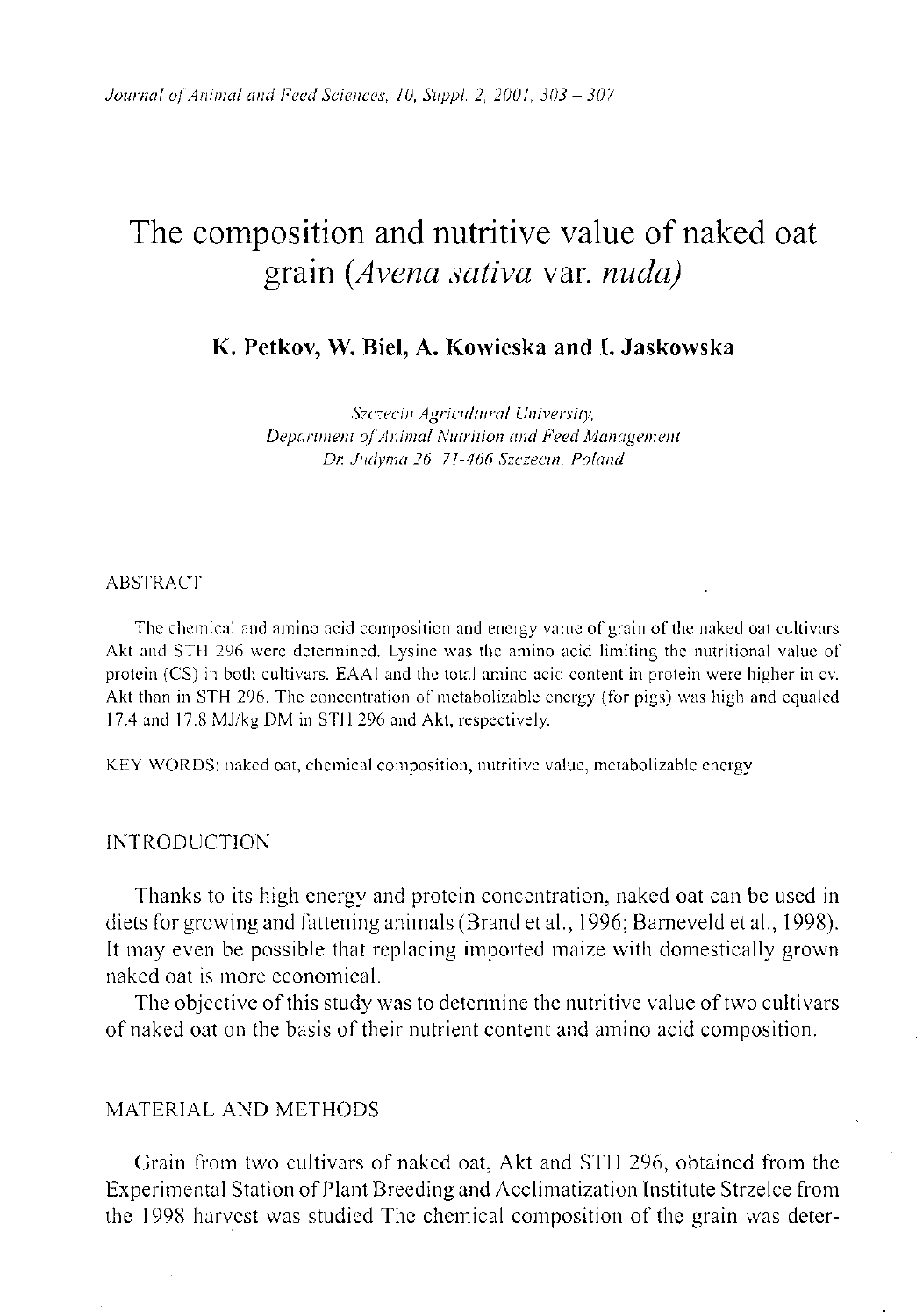mined using conventional methods (Skulmowski, 1974). The sugar content in the grain was determined according to Polish Standard PN-94-R-64784, starch, according to PN-94-R-64785. The amino acid composition of protein, with the exception of methionine and tryptophan, was assayed following hydrolysis of samples in 6 N HCl using a Czech AAAT 339M amino acid analyzer. In order to determine methionine and tryptophan, a feed sample was enzymatically hydrolyzed (papain). Methionine was determined using the colorimetric method given by Pawlik (1972), tryptophan was determined on the basis of a reaction with p-dimethylaminobenzaldehyde according to Lombard (Skibniewska et al., 1970). The amino acid composition of protein was used to assess its nutritive value by chemical means on the basis of the essential amino acid index (EAAI-Index) and the limiting amino acid index (CS-Chemical Score) in comparison with the FAO/WHO/ UNU standard (1985).

Metabolizable energy was calculated using the equation given by Hoffmann and Schiemann with the modifications introduced by Muller and Kirchgessner (Nutrient Requirements of Pigs, 1993).

#### RESULTS

The results are presented in Tables 1 and 2. The grain of naked oat cv. Akt contained less crude fibre in comparison with STH 296 (21.4 vs 42.2 g/kg DM), more easily digestible carbohydrates, starch, (608 vs 593 g/kg DM) and sugar (31 vs 28 g/kg DM) and more crude protein (161 vs 145 g/kg DM). Cv. Akt grain also contained more crude ash and ether extract (25 vs 18.5 and 96.6 vs 88.5 g/kg DM). The nutritive value of protein based on the amino acid composition of

| Components               | <b>STH 296</b> |                 | Akt       |                 |
|--------------------------|----------------|-----------------|-----------|-----------------|
|                          | g/kg grain     | g/kg dry matter | g/kg gram | g/kg dry matter |
| Dry matter               | 912.3          | 1000            | 907.6     | 1000            |
| Ash                      | 16.9           | 18.5            | 22.6      | 24.9            |
| Protein                  | 132.7          | 145.5           | 146.5     | 161.4           |
| Ether extract            | 80.7           | 88.5            | 87.7      | 96.6            |
| Fibre                    | 38.5           | 42.2            | 19.4      | 21.4            |
| <b>NFE</b>               | 643.8          | 705.6           | 631.4     | 695.7           |
| Carbohydrates            | 25.6           | 28.1            | 28.0      | 30.9            |
| Starch                   | 540.8          | 592.7           | 551.5     | 607.7           |
| Metabolizable energy, MJ | 15.83          | 17.4            | 16.2      | 17.8            |

Chemical composition of naked oat

TABLE 1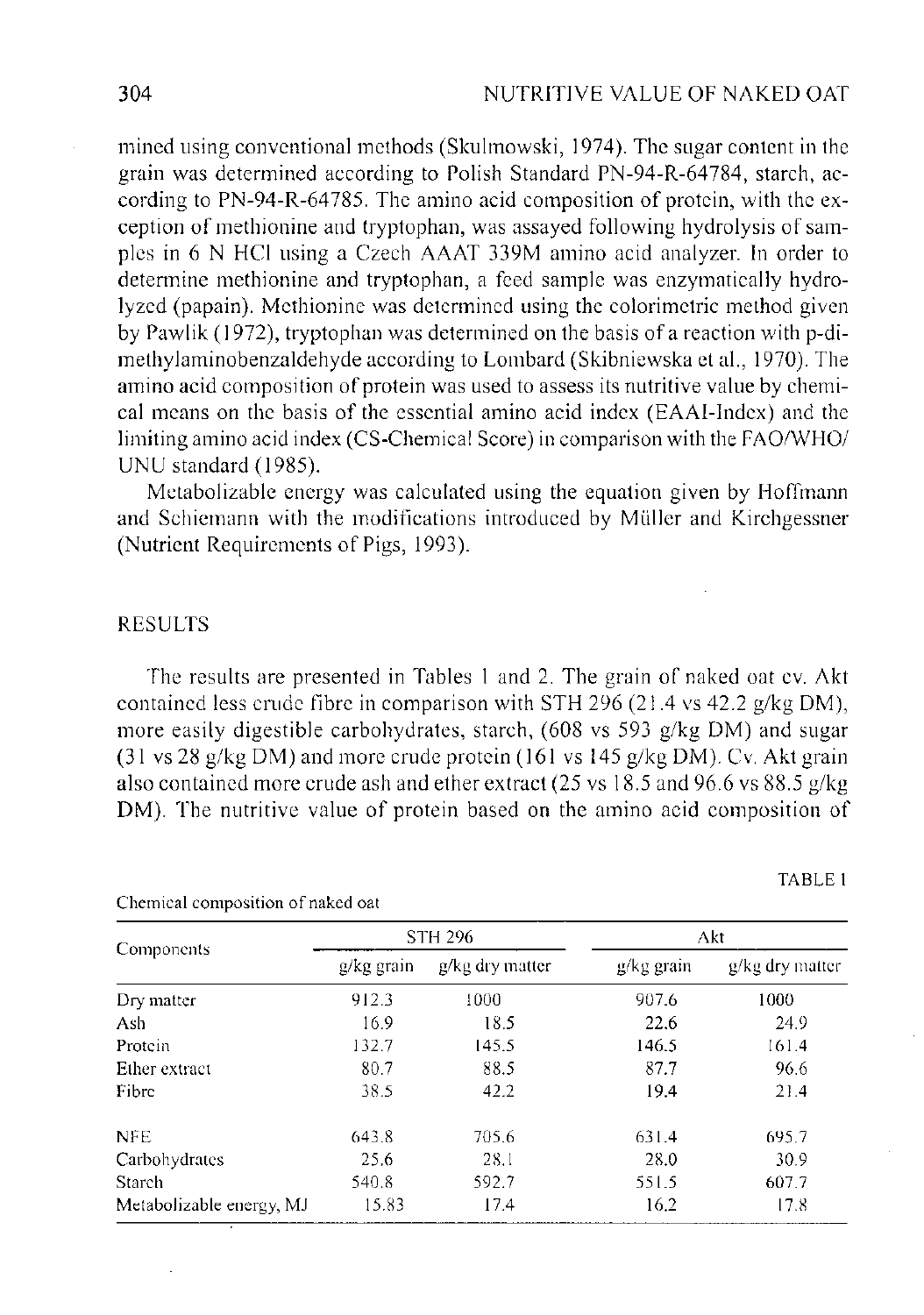## PETKOV K. ET AL.

| Item         |            | Naked oat      |            |          |  |  |
|--------------|------------|----------------|------------|----------|--|--|
|              |            | <b>STH 296</b> |            | Akt      |  |  |
|              | g/kg grain | g/16 g N       | g/kg grain | g/16 g N |  |  |
| Lys          | 5.44       | 4.10           | 6.80       | 4.64     |  |  |
| Met          | 2.07       | 1.56           | 2.12       | 1.45     |  |  |
| Cys          | 3.12       | 2.35           | 2.90       | 1.98     |  |  |
| $Met + Cys$  | 5.19       | 3.91           | 5.02       | 3.43     |  |  |
| Thr          | 4.55       | 3.43           | 5.28       | 3.60     |  |  |
| Ile          | 4.75       | 3.58           | 5.88       | 4.01     |  |  |
| Trp          | 1.50       | 1.13           | 1.50       | 1.02     |  |  |
| Val          | 6.83       | 5.15           | 8.18       | 5.58     |  |  |
| Leu          | 8.53       | 6.43           | 10.51      | 7.17     |  |  |
| His          | 3.16       | 2.38           | 3.82       | 2.61     |  |  |
| Arg          | 8.32       | 6.27           | 10.54      | 7.19     |  |  |
| Phe          | 6.43       | 4.85           | 7.78       | 5.31     |  |  |
| Tyr          | 3.08       | 2.32           | 3.89       | 2.66     |  |  |
| $\Sigma EAA$ | 46.30      | 34.89          | 54.84      | 37.43    |  |  |
| $\Sigma$ AA  | 118.39     | 89.22          | 139.88     | 95.48    |  |  |
| CS           | Lys        |                |            | Lys      |  |  |
|              | 40.3       |                | 43.3       |          |  |  |
| EAAI         |            | 72.3           |            | 74.9     |  |  |

Composition of amino acids and nutritive value of naked oat

amino acids ratio - lysine: methionine+ cystine: threonine: tryptophan STH 296: 100: 95:84:28

Akt: 100: 74: 78:22

naked oat varieties is presented in Table 2. In both cultivars, the limiting amino acid was lysine, followed by isoleucine and methionine and cystine. The EAA I and CS for naked oats cv. Akt and STH 296 are 74.9 and 72.3 and 43.3 and 40.3 %, respectively.

When the lysine content was taken as 100, the ratios of methionine and cystine, threonine and tryptophan were 100:95:84:28, respectively, in STH 296 protein and 100:74:78:22 in protein from Akt, and were higher than required in diets for pigs  $(100:60:62:18)$ . This comparison shows that the utilization of protein in feeds containing naked oat will depend mainly on lysine supplementation, which is the amino acid in which both cultivars are deficient.

The energy value of naked oat grain for pigs is high and equals 17.4 MJ/kg DM for cv. STH 296 and 17.8 MJ/kg DM for Akt (Table 1).

TABLE 2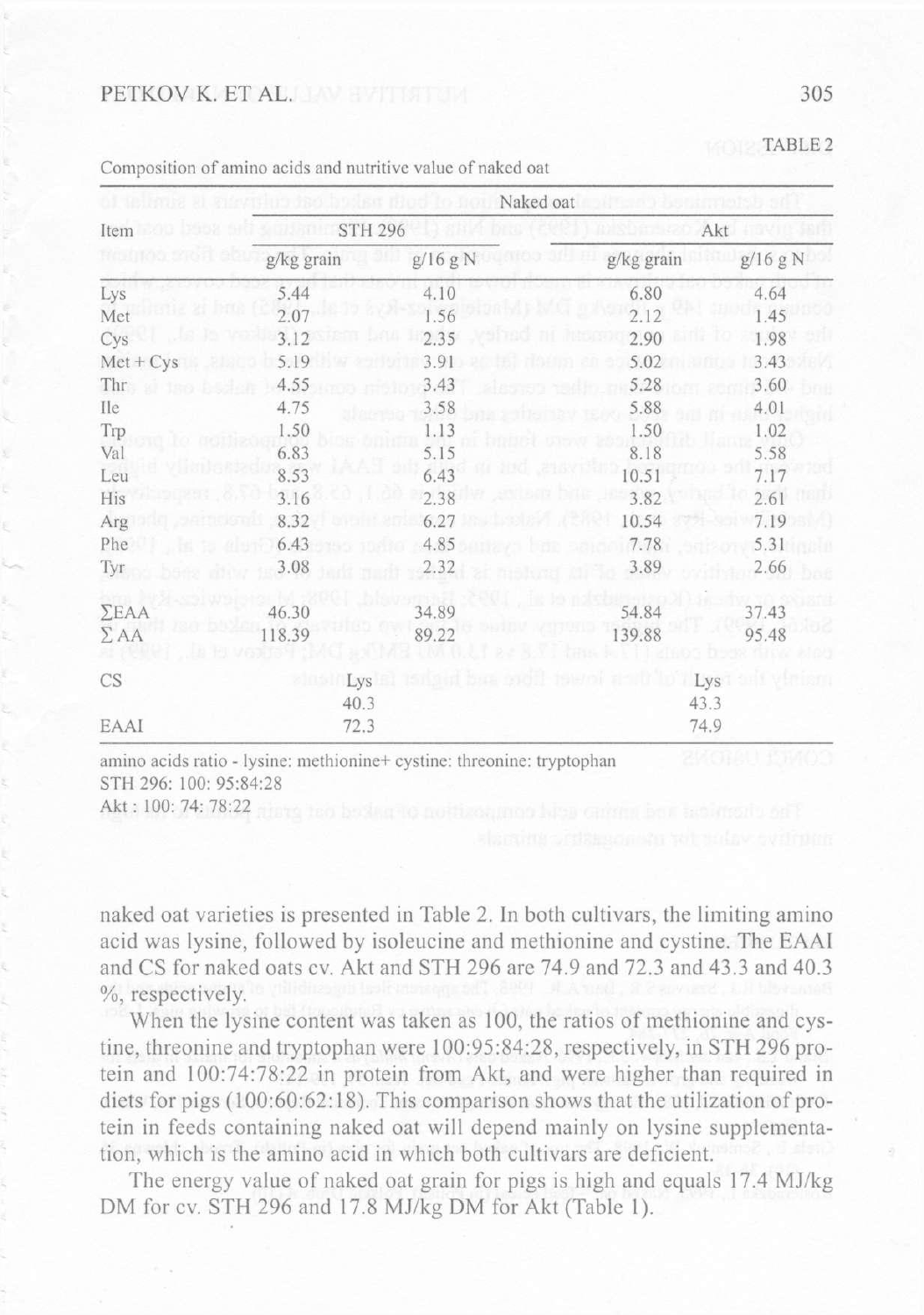# DISCUSSION

The determined chemical composition of both naked oat cultivars is similar to that given by Kosieradzka (1995) and Nita (1999). Eliminating the seed coat has led to substantial changes in the composition of the grain. The crude fibre content of both naked oat cultivars is much lower than in oats that have seed covers, which contain about  $149$  g fibre/kg DM (Maciejewicz-Rys et al., 1985) and is similar to the values of this component in barley, wheat and maize (Petkov et al., 1999). Naked oat contains twice as much fat as oat varieties with seed coats, and maize, and 4-6 times more than other cereals. The protein content of naked oat is also higher than in the seed-coat varieties and other cereals.

Only small differences were found in the amino acid composition of protein between the compared cultivars, but in both the EAAI was substantially higher than that of barley, wheat, and maize, which is 66.1, 65.8, and 67.8, respectively (Maciejewicz-Rys et al., 1985). Naked oat contains more lysine, threonine, phenylalanine, tyrosine, methionine and cystine than other cereals (Grela et al., 1998), and the nutritive value of its protein is higher than that of oat with seed coats, maize or wheat (Kosieradzka et al., 1995; Barneveld, 1998; Maciejewicz-Rys and Sokół, 1999). The higher energy value of the two cultivars of naked oat than of oats with seed coats (17.4 and 17.8 vs 13.0 MJ EM/kg DM; Petkov et al., 1999) is mainly the result of their lower fibre and higher fat contents.

#### CONCLUSIONS

The chemical and amino acid composition of naked oat grain points to its high nutritive value for monogastric animals.

#### REFERENCES

- Barneveld R.J., Szarvas S.R., Barr A.R., 1998. The apparent ileal digestibility of amino acids and the digestible energy content of naked oats *(Avena sativa* cv Bandicoot) fed to growing pigs. J. Sci. Food Agr. 76, 277-284
- Brand T.S., van der Merwe J.R, 1996. Naked oats *(Avena nuda)* as a substitute for maize in diets for weanling and grower-finisher pigs. Anim. Feed Sci. Tech. 57, 139-147
- FAO/WHO/UNU, 1985. Energy and Protein Requirements. Technical Reports, Ser. No 724, WHO, Geneva
- Grela E., Semeniuk W., 1998. The use of naked oat grain for pigs (in Polish). Trzoda chlewna 36 (10), 36-38

Kosieradzka I. , 1995. Naked oat - feed cereal (in Polish). Polskie Drob. 4 (10)